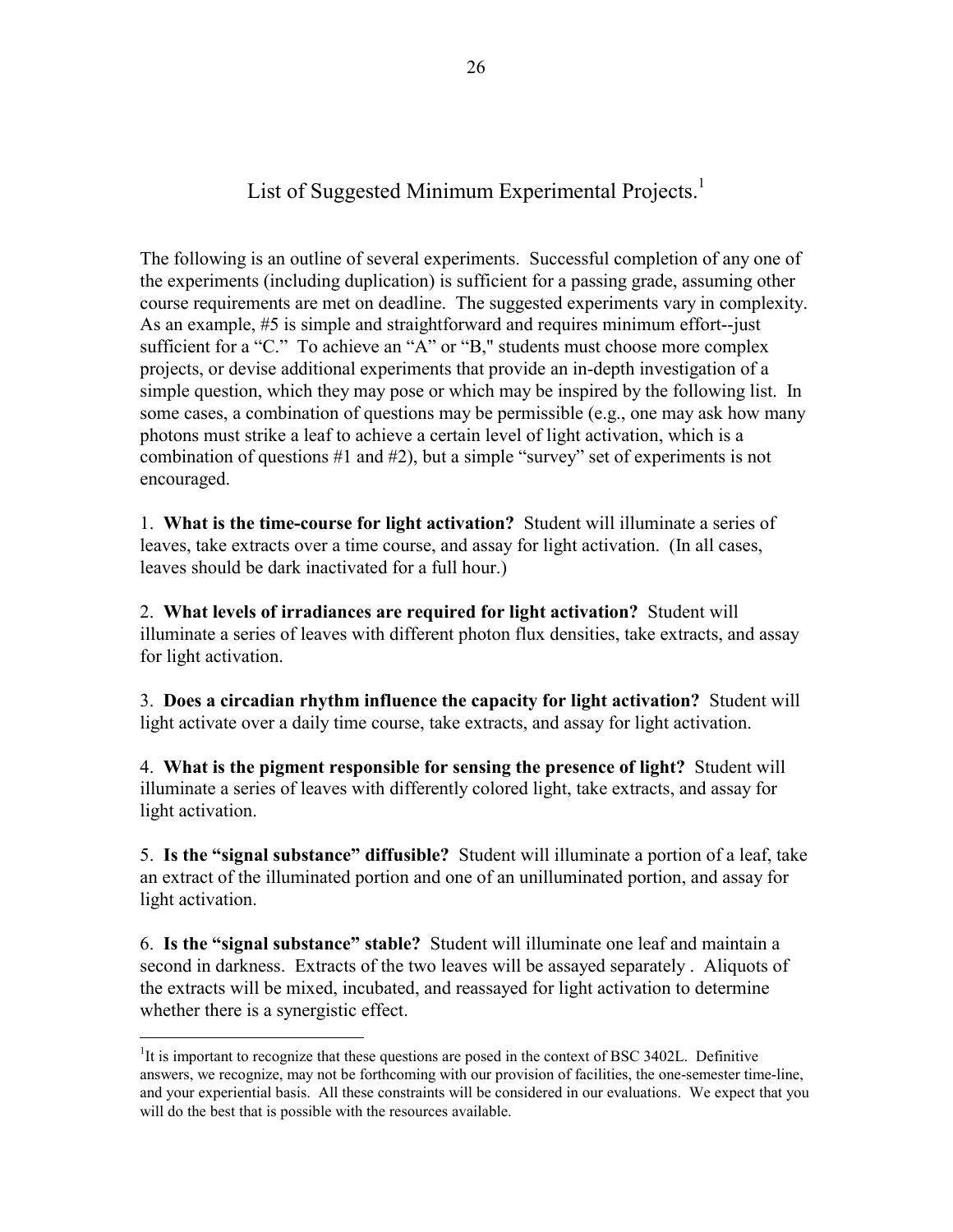7. **Can an** *in vitro* **disulfide reduction mimic the light activation?** Student will take extract from a darkened leaf, incubate the extract with DTT, and assay for "light" activation.

8. **Can an** *in vitro* **change in enzyme aggregation states mimic light activation?**  Student will take an extract from a darkened leaf, incubate the extract with glycerol, and assay for "light" activation.

9. **Is light activation stable?** Student will illuminate a leaf, take an extract, and incubate aliquots of the extract (e.g., at  $37^{\circ}$ C and at room temperature), and, at various times, assay for loss of light activation.

10. **Does physiological history affect the capacity for light activation?** Student will maintain a plant in darkness for 48 hours, take an extract, and assay for light activation.

11. **Does physiological age correlate with the capacity for light activation?** Student will take extracts of illuminated leaves of various ages and assay for light activation.

12. **Does the fate of the photosynthate affect the capacity for light activation?**  Student will excise a leaf, incubate it for 24 hours in water, assay extracts for light activation.

13. **Is cytosolic protein synthesis required for light activation?** Student will feed a leaf with CHI, then incubate in light, take extract, and assay for light activation.

14. **Does light activation require intact tissue?** Student will illuminate an intact leaf and a leaf that has been minced in mannitol (to maintain chloroplast integrity), and take an extract and assay for light activation.

15. **Is light activation restricted to photosynthetic tissues?** Student will illuminate a green tissue and a nongreen tissue, take extracts, and assay for light activation.

16. **Does CO2 availability correlate with the extent of light activation?** Student will illuminate a leaf in a chamber devoid of  $CO<sub>2</sub>$ , take extract, and assay for light activation.

17. **Does diversion of reducing equivalents from the photosynthetic electron**transport chain to other than  $CO<sub>2</sub>$  reduction correlate with the extent of light activation? Student will excise a leaf, feed it with 10 mM NO<sub>3</sub>, incubate in light, take extract, and assay for light activation.

18. **Does water stress (which lowers the rate of photosynthesis) affect the extent of light activation?** Student will deprive a plant of water for several days, illuminate a leaf, take extract, and assay for light activation.